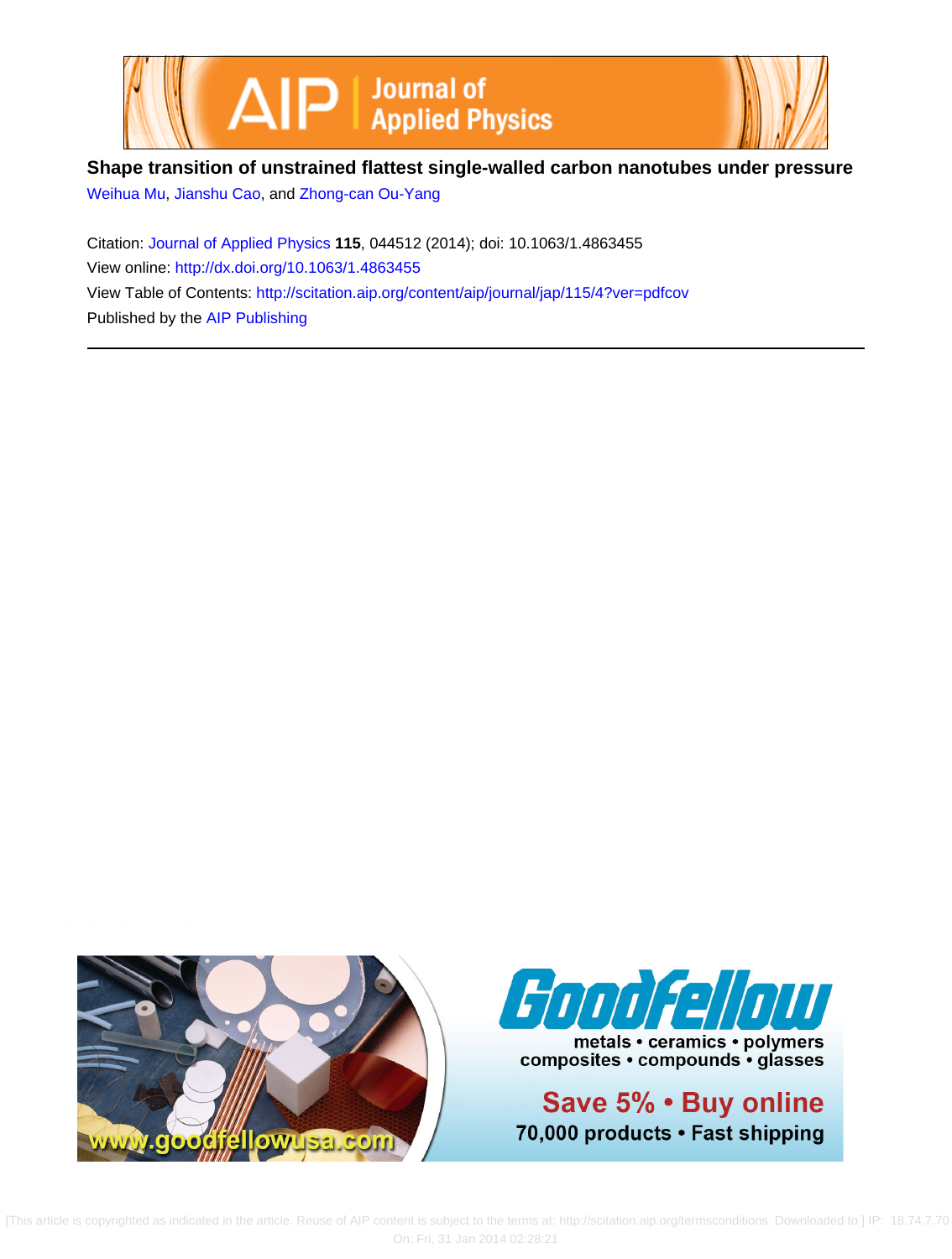

## [Shape transition of unstrained flattest single-walled carbon nanotubes under](http://dx.doi.org/10.1063/1.4863455) [pressure](http://dx.doi.org/10.1063/1.4863455)

Weihua Mu,<sup>1,2,3,a)</sup> Jianshu Cao,<sup>1,4,b)</sup> and Zhong-can Ou-Yang<sup>2,3,4,5</sup> <sup>1</sup>Department of Chemistry, Massachusetts Institute of Technology, Cambridge, Massachusetts 02139, USA <sup>2</sup>State Key Laboratory of Theoretical Physics, Institute of Theoretical Physics, The Chinese Academy of Sciences, P. O. Box 2735 Beijing 100190, China  $^3$ Kavli Institute for Theoretical Physics China, The Chinese Academy of Sciences, P. O. Box 2735 Beijing 100190, China 4 Singapore-MIT Alliance for Research and Technology (SMART), Singapore 138602 <sup>5</sup>Center for Advanced Study, Tsinghua University, Beijing 100084, China

(Received 2 December 2013; accepted 15 January 2014; published online 30 January 2014)

Single walled carbon nanotube's (SWCNT's) cross section can be flattened under hydrostatic pressure. One example is the cross section of a single walled carbon nanotube successively deforms from the original round shape to oval shape, then to peanut-like shape. At the transition point of reversible deformation between convex shape and concave shape, the side wall of nanotube is flattest. This flattest tube has many attractive properties. In the present work, an approximate approach is developed to determine the equilibrium shape of this unstrained flattest tube and the curvature distribution of this tube. Our results are in good agreement with recent numerical results, and can be applied to the study of pressure controlled electric properties of single walled carbon nanotubes. The present method can also be used to study other deformed inorganic and organic tube-like structures. © 2014 AIP Publishing LLC. [\[http://dx.doi.org/10.1063/1.4863455](http://dx.doi.org/10.1063/1.4863455)]

#### I. INTRODUCTION

Carbon nanotubes (CNTs) have superior mechanical properties due to strong carbon-carbon atomic interactions in their honeycomb lattices.<sup>[1](#page-6-0)</sup> CNTs' high elastic modulus, exceptional axial stiffness, and low density, make them ideal for nanotechnology applications.<sup>[2](#page-6-0)</sup> CNTs' mechanical properties are highly anisotropic, and have been studied exten-sively.<sup>[3,4](#page-6-0)</sup> In contrast to the high tensile strength,<sup>[5](#page-6-0)</sup> CNTs are susceptible to mechanical distortion in their radial directions under applied hydrostatic pressure on the order of  $GPa$ .<sup>[6–17](#page-6-0)</sup> The radial deformation controlled by the applied pressure provides an approach to modify the electronic properties of single walled carbon nanotube  $(SWCNTs)$ ,<sup>[18](#page-6-0)</sup> consequently, radial deformation of SWCNTs can be observed by optical spectroscopy since the electronic band structure of a SWCNT is sensitive to its morphological transition.<sup>4,19</sup> In addition, a SWCNT's chemical reactivity depends on its mechanical deformations,  $20-22$  which plays the key role in the design of CNT-based gas sensors.<sup>[23](#page-6-0)</sup>

Among the radially deformed SWCNTs, the fully collapsed structure with two strained edges bridged by a flat middle section $24-27$  attracts intense interest because of its physical and chemical properties $^{28-30}$  associated with its flat ribbon-like middle part.<sup>30</sup> However, the fully collapsed SWCNTs are stabilized by van der Walls (vdW) interaction between two opposing flat walls (with typical interlayer distance  $d_0 \approx 3.4 \text{ Å}$ ) leads to irreversible collapsing. The vdW interaction may also induce twist and bending of the flat section in a fully collapsed SWCNT. Moreover, the edge section of a collapsed SWCNT is highly strained. As it is widely known, with

the increase of hydrostatic pressure, a cylindrical SWCNT at first becomes oval-shaped, and then becomes peanut-shaped.<sup>[15](#page-6-0)</sup> Between these two shapes, there exists a critical shape under certain pressure which is the unstrained flattest configuration of SWCNTs. The radially deformed SWCNT with a flat section that is similar to fully collapsed SWCNTs have advantages over fully collapsed ones: (1) it can be shifted back to the state with a circular cross section reversibly; (2) there is no twist in the flat section since vdW interaction can be neglected; (3) there is no strain in the two edges, therefore avoiding the strain-induced change of the electronic band structure.

### II. MODEL

In the present manuscript, we will theoretically determine the shapes of the unstrained flattest SWCNTs. Although the problem has been studied by molecular dynamical simulations and numerical calculations, $15$  there still lacks the analytical explicit expressions which can provide a design principle for CNT-based devices. We will accomplish this task by carefully studying the transition of the SWCNT deforming from a convex shape to a concave shape, and giving an analytical expression of the critical shape for an unstrained flattest tube. Based on this analytical expression, we can calculate the critical pressure for the unstrained flattest SWCNTs. We will also discuss the curvature effect for the orbital hybridization of carbon atoms on the sidewall of the SWCNT. The latter is important for studying the absorption of molecules on SWCNTs. Although the deformation of the SWCNT investigated in the present work is in ideal conditions, the results can be used as the theoretical limits for the actual CNT-devices.

The equilibrium shape of deformed SWCNTs is determined by minimizing the free energy under certain constraints. In the present problem, the free energy contains the elastic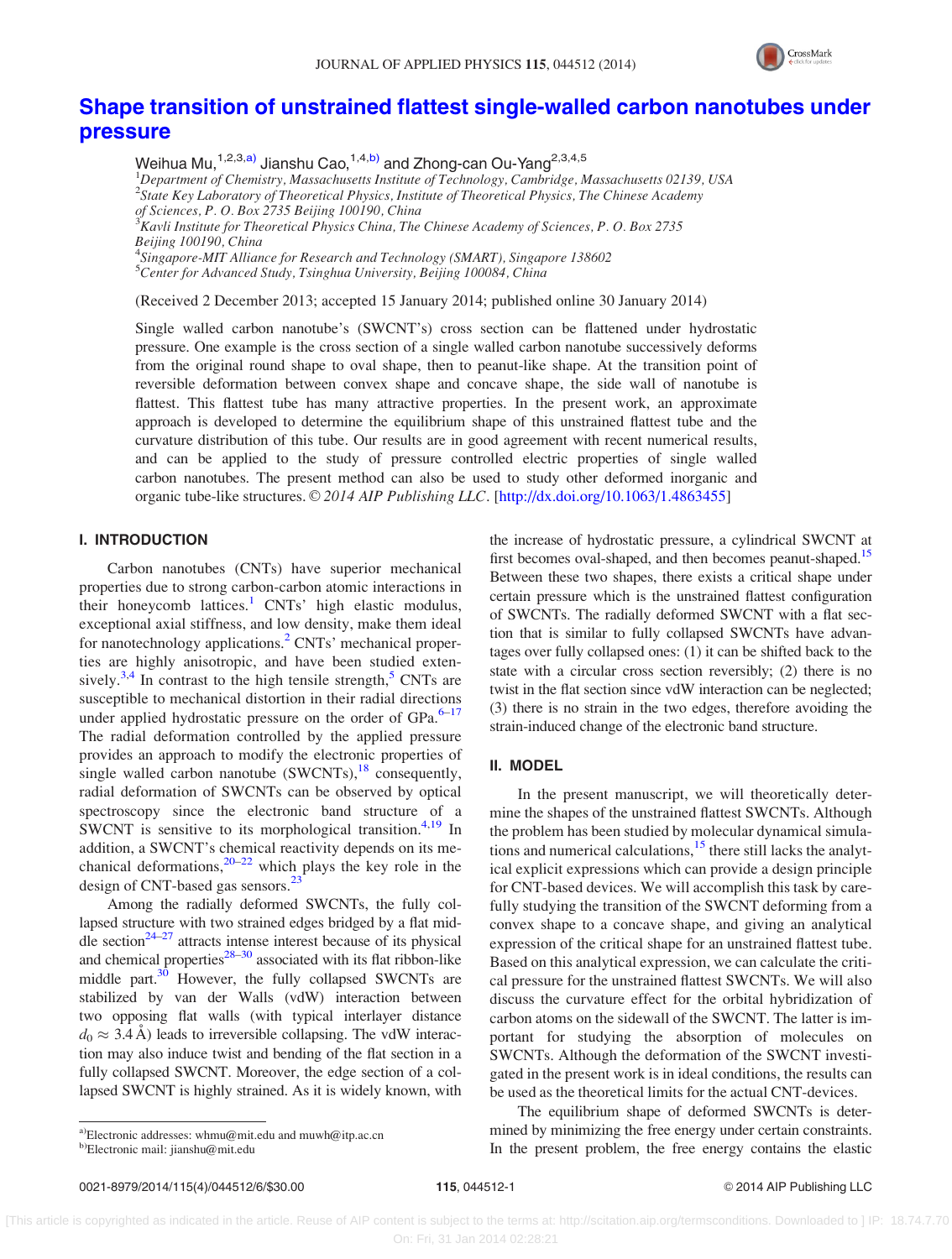<span id="page-2-0"></span>energy and the pressure term,  $F_b = E_b + p \Delta V$ . Although both bond bending and bond stretching contribute to the elastic energy of SWCNTs, at the energy scale  $\Delta p \cdot V_0 \sim 1 \text{ eV} \approx k_c$  $(k_c$  is the bending stiffness of SWCNTs<sup>31,32</sup>), the bond bending effect predominates.<sup>[33](#page-6-0)</sup> The bond-bending energy of a SWCNT can be described by its curvatures $^{24,33}$ 

$$
E_b = \frac{k_c}{2} \oint (2H)^2 dA + \bar{k} \oint K dA.
$$
 (1)

Here,  $H$  and  $K$  are the mean curvature and Gaussian curvature of the surfaces of carbon atoms, and  $k_c = 1.17 \text{ eV}$  (Ref. [33](#page-6-0)) is consistent with the result of Tersoff et  $al$ .<sup>[31](#page-6-0)</sup> The expression of free energy can be mapped to 2D. Consider a straight SWCNT with radius  $\rho(\phi)$ , without the inclusion of its two end-caps, the surface of the tube can be described in cylindrical coordinates as,  $\vec{r}(\phi, l) = {\rho(\phi) \cos \phi, \rho(\phi) \sin \phi, l}.$ Here,  $0 \le \phi < 2\pi$ , and  $0 \le L \le L_0$ , with  $L_0$  the length of straight tube axis. The origin of  $\rho$  is arbitrary. The surface's mean and Gaussian curvature are  $2H = -(\rho^2 + 2\rho'^2 - \rho\rho'')$  $(\rho^2 + \rho^2)^{3/2}$ ,  $K = 0$ . Comparing with the relative curvature  $k_r = |(\rho^2 + 2\rho'^2 - \rho \rho'')| / (\rho^2 + \rho'^2)^{3/2}$  of a plane curve  $\rho = \rho(\phi)$ , the bending energy can be rewritten as  $E_b = k_c L_0$  $2\oint k_r^2 ds$ , where s the arc parameter of boundary curve  $\mathcal{C}: \rho(\phi)$ , and line element  $ds = [\rho^2 + (d\rho/d\phi)^2]^{1/2} d\phi$ .

The equilibrium shape of a deformed SWCNT is the solution of the 2D variation problem  $\delta^{(1)}F = 0$ ,  $\delta^{(2)}F > 0$ , with

$$
F = \frac{k_c}{2} \oint k_r^2(s) \mathrm{d}s + p \int \mathrm{d}A + \lambda \left[ l_0 - \oint \mathrm{d}s \right],\tag{2}
$$

where  $\lambda$  is the Lagrange multiplier, which is introduced to keep the tube circumference at constant  $l_0$ . Distorting the curve  $C$  by a small perturbation  $\psi(s)$  along the normal direction of the curve, the variations in  $\delta^{(1)}F$  are

$$
\delta^{(1)} \oint ds = -\oint ds k_r(s) \psi(s),
$$
  
\n
$$
\delta^{(1)} \oint ds k_r^2(s) = \oint ds [k_r^3(s) + 2k_r''(s)] \psi(s),
$$
\n
$$
\delta^{(1)} \oint dA = \oint ds \psi(s),
$$
\n(3)

which can be obtained in a simple way, as shown in Appendix [A](#page-4-0). Then, the equation for the equilibrium shape of SWCNTs is obtained

$$
p + \frac{k_c}{2} k_r(s)^3 + k_c k_r''(s) + \lambda k_r(s) = 0.
$$
 (4)

Obviously, there is a special solution corresponding to the tube of circular cross-section,  $k_r = 1/\rho_0$ , which implies the necessary condition for maintaining SWCNT's circular cross section. The initial equation of Eq.  $(4)$ 

$$
p k_r + \frac{k_c}{8} k_r^4 + \frac{k_c}{2} (k'_r)^2 + \frac{\lambda}{2} k_r^2 = c_1,
$$
 (5)

leads to the equation of  $k_r$ 



FIG. 1. Illustration of shape transitions for a cross section of SWCNT with  $C_{2v}$  symmetry. The critical shape for the transition from the oval shape to the peanut-like shape is the unstrained flattest shape of SWCNT.

$$
k'_{r} = \pm \sqrt{c_2 + \alpha k_r - \beta k_r^4 + \gamma k_r^2},
$$
 (6)

with  $\alpha \equiv -2p/k_c$ ,  $\beta = 1/4$ ,  $\gamma \equiv -\lambda/k_c$ .

Under hydrostatic pressure, the tube of circular crosssection tube can be deformed to a convex structure with lower symmetry  $C_{nv}$ . With the increase of pressure, the curvature changes continually from  $k_r > 0$  (convex shape) to  $k_r < 0$  (concave shape). A critical shape for the transition from convex to concave satisfies  $k_r \geq 0$ , with the minimal curvature being exactly zero,  $k_{r,\text{min}} = 0$ . The critical shape is the flattest shape for unstrained SWCNTs. In particular, for the deformed SWCNT with  $C_{2v}$  symmetry, the convex shape is the "oval" shape, and concave shape is "peanut-like" shape, as shown in Fig. 1. Equation (6) can be solved numerically by iteration.<sup>[15](#page-6-0)</sup> Due to the symmetry of the deformed shape, only a quarter of the curve  $C$  need to be considered, as shown in Fig. 2. For convenience, the length of curve C is re-scaled to  $2\pi$ . The  $k_r(s=\pi/2)=0$  and the inextensible condition  $l_0 = 2\pi$  lead to a constraint

$$
\frac{\pi}{2} = \int_{k_{r,max}}^{0} \frac{dk_r}{\sqrt{c_2 + \alpha k_r - \beta k_r^4 + \gamma k_r^2}}.
$$
(7)

The direction of tangential line changes from  $\theta = \pi/2$  to  $\theta = 0$ , as the arc parameter s changes from 0 to  $\pi/2$ , which provides another independent equation

$$
-\frac{\pi}{2} = \int_{k_{r,max}}^{0} \frac{k_r dk_r}{\sqrt{c_2 + \alpha k_r - \beta k_r^4 + \gamma k_r^2}}.
$$
 (8)



FIG. 2. Illustration of a quarter of the deformed cross section of a SWCNT with  $C_{2v}$  symmetry. The  $\theta$  is the angle between x-axis and the direction of the curve C's tangential line. The  $\phi$  is the polar angle.

 [This article is copyrighted as indicated in the article. Reuse of AIP content is subject to the terms at: http://scitation.aip.org/termsconditions. Downloaded to ] IP: 18.74.7.70 On: Fri, 31 Jan 2014 02:28:21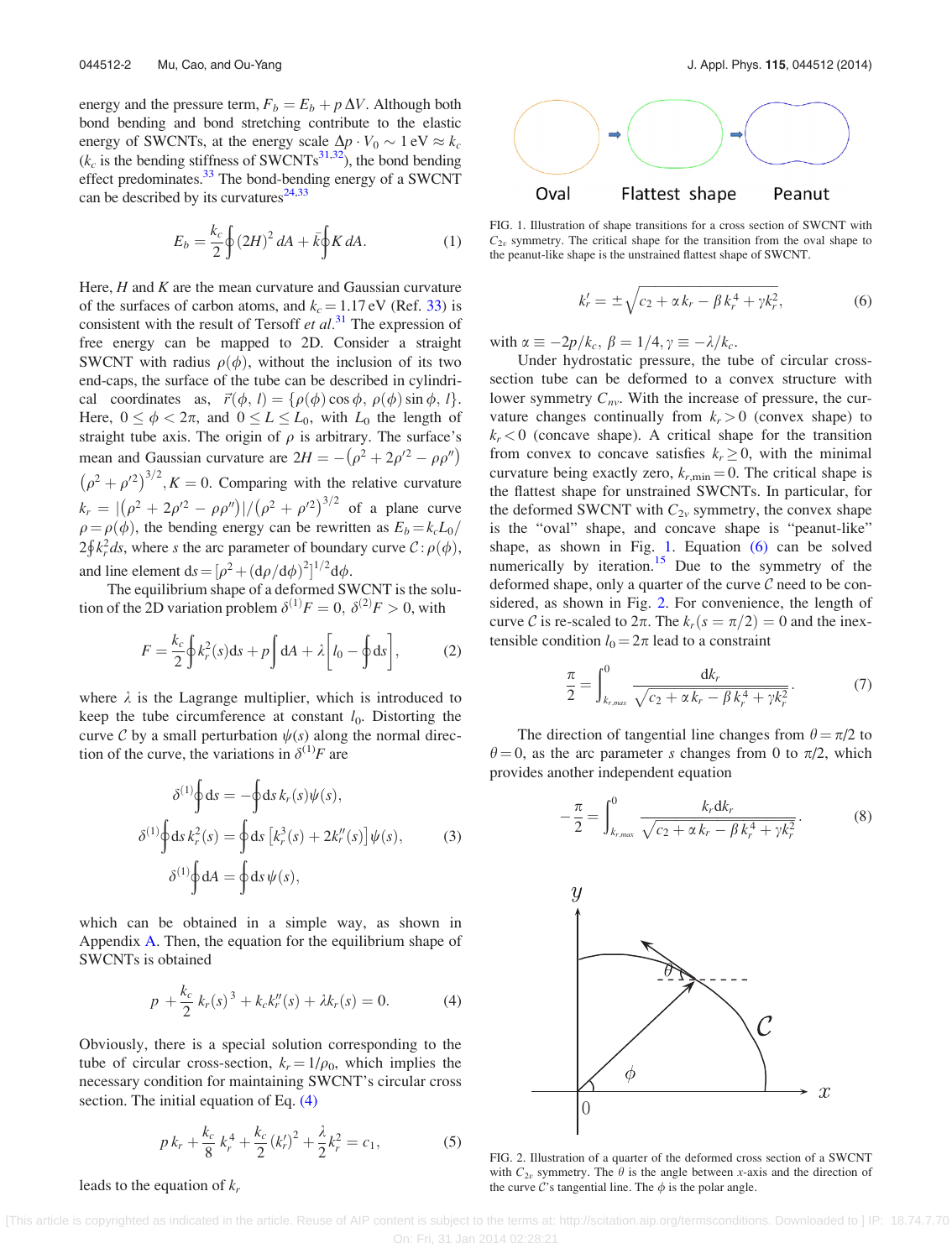<span id="page-3-0"></span>

FIG. 3. Comparison of the explicit solution and exact solution of deformed SWCNTs' at the critical flattest shape with  $C_{2v}$  symmetry. The solid line curve is the present explicit approximate solution of the shape equation, the dashed-dotted line curve is the exact numerical solution, and the dashed line is unperturbed circular shape of a SWCNT. The  $\rho_0$  is the radius of the SWCNT without the deformation.

Equations [\(7\)](#page-2-0) and [\(8\)](#page-2-0) can be calculated self-consistently. The relation  $d\theta = k_r ds$  is used in the derivation of Eq. [\(8\).](#page-2-0) In principle, the flattest shape with high order symmetries  $(C_{nn}, n \geq 3)$  can be obtained similarly.

In the application of deformed SWCNT related devices, such as a gas sensor, it is necessary to derive an explicit expression of the critical pressure for the flattest shape as the design guideline for working conditions. In this study, we will give an analytical solution for that.

#### III. CALCULATION

Based on the numerical result of  $k_r$ , we know that  $c_0$  is very small. Thus  $\gamma = 0$  is a good initial guess for the self-consistent of shape equations. [\(7\)](#page-2-0) and [\(8\).](#page-2-0) We get an approximate solution with  $\gamma = 0$ , and then compare it with the numerical solution to check the consistency. For  $\gamma = 0$ ,  $k_{r,\text{min}} = 0$ , Eq. [\(6\)](#page-2-0) implies  $c_2 = 0$ , it can be reduced to

$$
\frac{\mathrm{d}k_r}{\sqrt{\alpha k_r - \beta k_r^4}} = \mathrm{d}s = \frac{1}{k_r} \,\mathrm{d}\theta,\tag{9}
$$

with the additional necessary condition of equilibrium critical shape:  $k_r$  reaches its maximum at  $\theta = \pi/2$ , and its minimum at  $\theta = \pi/2 + \pi/n$ . Thus, we have,  $k_{r,n}(\theta)$  =  $(4\alpha)^{(1/3)} \sin^{2/3} [3(\theta + c_1(n))/4]$  and  $c_1(n)(\theta) = 5\pi/6 - \pi/n$ , (see Appendix [B](#page-5-0) for the details). The constant length of curve  $\mathcal{C}, l_0 = 2\pi$  requires

$$
\frac{l_0}{2n} = \frac{\pi \rho_0}{n} = (4\alpha)^{(-1/3)} \int_{\pi/2}^{\pi/2 + \pi/n} k_{r,n}^{-1}(\theta) d\theta = \frac{c_2(n)}{(4\alpha)^{(1/3)}}.
$$
\n(10)

The constants  $c_2(n)$  can be derived as

$$
c_2(n) = \frac{4\sqrt{\pi}\Gamma(\frac{7}{6})}{\Gamma(\frac{2}{3})} - \frac{4}{3} \left[ {}_2F_1\left(\frac{1}{2}, \frac{5}{6}, \frac{3}{2}, \cos^2 \frac{3\pi}{4n}\right) \cos \left(\frac{3\pi}{4n}\right) \right].
$$

Here,  ${}_2F_1(a, b, c, z)$  is the hypergeometric function.<sup>[34](#page-6-0)</sup> Some constants  $c_2(n)$  for a unstrained flattest tube with  $C_{nv}$  symmetries are listed in Table I. The curvature  $k_r(n)$ ,  $n \geq 2$  has the form of

$$
k_{r,n}(\theta) = \left(\frac{n c_2(n)}{\pi \rho_0}\right) \sin^{2/3} \left[\frac{3}{4} \left(\theta + \frac{5\pi}{6} - \frac{\pi}{n}\right)\right].
$$
 (11)

In particular,  $c_2(2) = 4.3244$ , predicts the critical shape for the transition from oval-shaped tube to peanut-like shape.

The equilibrium shape of the unstrained flattest SWCNTs with  $C_{2v}$  symmetry can be described by parametric equations (see Appendix  $C$  for the details)

$$
\begin{cases}\n x_2(\theta) = \frac{2\pi\rho_0}{c_2} \sin\left(\frac{\theta}{4} + \frac{\pi}{4}\right) \sin^{1/3}\left(\frac{3\theta}{4} + \frac{\pi}{4}\right), \\
 y_2(\theta) = \frac{2\pi\rho_0}{c_2} \left[ \frac{\sin^{2/3}\left(\frac{\pi}{8}\right)}{\sqrt{2}} + \sin\left(\frac{\theta}{4} - \frac{\pi}{4}\right) \sin^{1/3}\left(\frac{3\theta}{4} + \frac{\pi}{4}\right) \right].\n \end{cases}
$$
\n(12)

The comparison of the explicit result and the exact result is shown in Fig. 3.

The cross-sectional area of the tube is

$$
S_2 = \frac{1}{2} \left( \frac{\pi \rho_0}{c_2} \right)^2 \int_{\pi/2}^{\pi} \frac{\sin \theta \sin(\theta/4 + \pi/4)}{\sin^{1/3}(3\theta/4 + \pi/4)} = 2.449 \rho_0^2. \tag{13}
$$

Comparing with the undistorted tube,  $S_0 = \pi \rho_0^2$ , the geometric constant is  $G = S_2/S_0 = 0.78$ , which is in good accordance with the exact value  $G = 0.8195^{15}$ 

The curvature distribution characterizes the flatness of the deformed SWCNTs. The curvature distribution provides useful information about the bond hybridization of SWCNTs, which governs the gas-absorbing ability of SWCNTs. We compare the curvature distributions of our approximate result and the exact solution, as shown in Fig. [4.](#page-4-0) The exact curvature distribution can be calculated self-consistently according to Eqs. [\(7\)](#page-2-0) and [\(8\)](#page-2-0). The hybrid orbital of carbon atoms in the SWCNT is sensitive to the local curvature of the tube. For a SWCNT, in the local coordinate of a given carbon atom  $i$ , the three neighbours of the center atom  $i$  have coordinates<sup>32</sup>

$$
x_{0j} = \cos \theta_j - \frac{(a_0/R)^2}{3} \sin^4 \theta_j \cos \theta_j,
$$
  
\n
$$
y_{0j} = \sin \theta_j + \frac{(a_0/R)^2}{6} \sin^3 \theta_j \cos(2\theta_j), \quad j = 1, 2, 3,
$$
  
\n
$$
z_{0j} = \frac{(a_0/R)}{2} \sin^2 \theta_j,
$$
\n(14)

with  $\theta_1 = \theta_c$ ,  $\theta_2 \approx \theta_c + 2\pi/3$ , and  $\theta_2 = \theta_c + 4\pi/3$  being the angles between bond curves and the direction of the tube axis, at the position of atom i.<sup>[33](#page-6-0)</sup> Here,  $a_0 = 1.42 \text{ Å}$  is the equilibrium bond length of carbon-carbon bond,  $R$  is the

TABLE I. The  $c_2$  values for the approximate solution of a unstrained flattest SWCNT whose cross section has  $C_{nv}$  symmetry.

|  |  |  |  | n 2 3 4 5 6 7 8 9 10                                        |  |
|--|--|--|--|-------------------------------------------------------------|--|
|  |  |  |  | $c_2$ 4.324 3.728 3.372 3.124 2.936 2.788 2.665 2.562 2.473 |  |

 [This article is copyrighted as indicated in the article. Reuse of AIP content is subject to the terms at: http://scitation.aip.org/termsconditions. Downloaded to ] IP: 18.74.7.70 On: Fri, 31 Jan 2014 02:28:21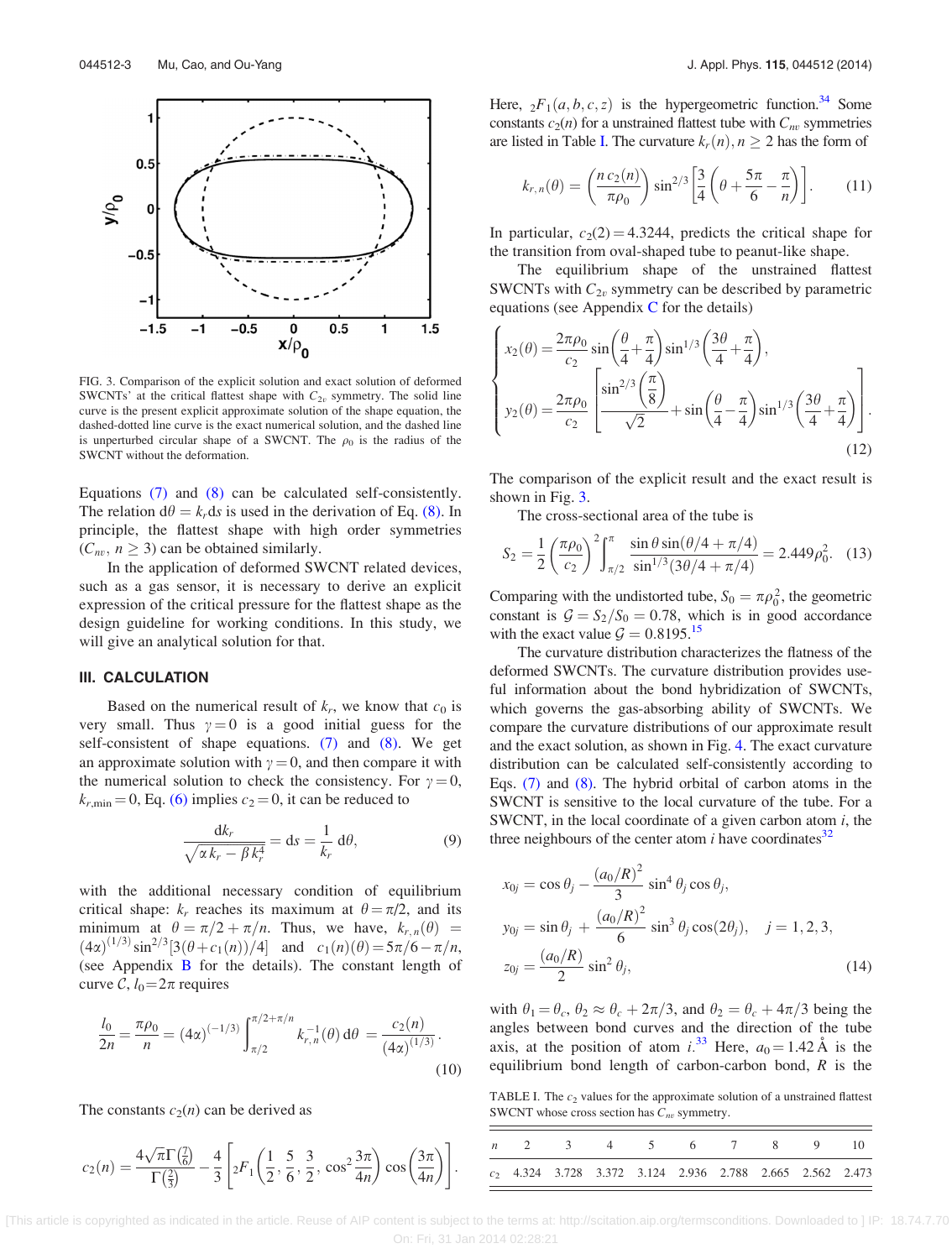<span id="page-4-0"></span>

FIG. 4. Comparing the approximate and exact results of the curvature distribution of unstrained SWCNTs at the transition from oval to peanut shape. Here,  $\phi$ is the polar angle as shown in Fig.[2](#page-2-0). The curvature  $k_r$  is in the unit of  $1/\rho_0$ , with  $\rho_0$  being the radius of unperturbed circular cross section of a SWCNT.

radius of the SWCNT,  $a_0/R$  characterizes the curvature dependent properties of SWCNTs. The distance between atom  $i$  and their three neighbours can be described as  $r_{ij}^0 = 1 - \frac{(a_0/R)^2}{24} \sin^4 \theta_j$ . The directions (the direction of symmetry axis) for the three  $sp^2$  orbits can be written as  $\hat{e}_j = \{x_{0j}, x_{0j}, z_{0j}\}/r_{ij}^0.$ 

In the local coordinate system associated with the give carbon atom *i*, the  $\pi$  orbit and three sp<sup>2</sup> orbits can be decomposed as,  $|\pi\rangle = c_1|2s\rangle + \sqrt{1-c_1^2}|2p_z\rangle$ , and  $|sp^2\rangle_j = c_2|2s\rangle$  $+\sqrt{1-c_2^2}(e_{jk}|2p_k)\big),\;k=x,y,z.$  with,  $c_1=\sqrt{\frac{6a_0^2}{32-3a_0^2}}$  $\frac{1}{\sqrt{2}}$  $\approx \frac{\sqrt{3}}{4}\alpha_0,$  $c_2 =$  $\frac{32-9\alpha_0^2}{3(32-3\alpha_0^2)}$ r  $\approx \frac{1}{\sqrt{3}}(1-\frac{3}{32}\alpha_0^2)$ , and  $\alpha_0 \equiv a_0/R$ . Therefore,  $\ket{\pi(\alpha_0)} = \frac{\sqrt{3}}{4} \alpha_0 |2s\rangle + \left(1 - \frac{3}{32} \alpha_0^2\right)$ p  $\left(1-\frac{3}{32}\alpha_0^2\right)|2p_z\rangle$ , which plays a key role in the electronic and chemical properties of SWCNTs.<sup>[20](#page-6-0)</sup> For graphene,  $|\pi(\alpha_0=0)\rangle = |2p_z\rangle$ . By adjusting applied hydrostatic pressure, the  $|\pi\rangle$  at the main part of a SWCNT can be switched between  $|\pi(\alpha_0)\rangle$  and  $|2p_z\rangle$  reversibly.

#### IV. CONCLUSION

In summary, we have theoretically investigated the unstrained flattest shape of SWCNT under hydrostatic pressure, which can recover to its original circular cross-section after withdrawing the pressure. We find a good approximate solution for the shape of this flattest SWCNT, and theoretically determine the curvature distribution. We also discuss the curvature-dependent hybrid orbital of the SWCNT. The present analytical solution is in good agreement with the exact numerical solution, and it can be used as the design guideline in CNT-based nano-electronic devices. Our approach can be generalized to investigate other inorganic and organic elastic membrane systems,  $35-37$  including the self-assembled polymer materials and colloidal aggregations.<sup>38,39</sup> In the actual devices, the deformed SWCNT may be supported by the substrate. The present results provide the theoretical boundary for this CNT-based devices. It is worth noting that the variations in Eq.  $(3)$  can also been obtained in other approaches.<sup>40,41</sup>

#### ACKNOWLEDGMENTS

W. Mu and J. Cao acknowledge the financial assistance of Singapore-MIT Alliance for Research and Technology (SMART), National Science Foundation (NSF CHE-112825). W. Mu and Z-c. Ou-Yang acknowledge the support of National Science Foundation of China (NSFC) (Grants Nos. 11074259 and 11374310), and the Major Research Plan of the National Natural Science Foundation of China (Grant No. 91027045). J. Cao has been partly supported by the Center for Excitonics, an Energy Frontier Research Center funded by the U.S. Department of Energy, Office of Science, Office of Basic Energy Sciences under Award No. DE-SC0001088. W. Mu thanks Dr. Linying Cui for modifying the manuscript.

#### APPENDIX A: THE DETAILS OF VARIATIONAL CALCULATIONS

We will show the details of deriving the variations in Eqs. [\(3\).](#page-2-0) The curve is shown in Fig. 5.

1.  $\delta^{(1)}\oint d\mathbf{s}$ 

With the distorsion  $\psi(s)$  along the normal direction of the closed boundary curve, the plane boundary curve  $C$  becomes

$$
\vec{r}(s) \rightarrow \vec{r}(s) + \psi(s)\hat{n}(s),
$$

with  $\hat{n}$  the normal direction of the curve  $C : \vec{r}(s)$ , and s the arc parameter. The line element

$$
ds = |\vec{r}'(s)|ds \to \left| \frac{d\vec{r}(s)}{ds} + \frac{d(\psi(s)\hat{n}(s))}{ds} \right| ds,= |(1 - k_r(s)\psi(s))\hat{t}(s) + \psi'(s)\hat{n}(s)|ds,= \sqrt{(1 - k_r(s)\psi(s))^2 + \psi'^2(s)}ds,= (1 - k_r(s)\psi(s))ds + O(\psi^2(s)).
$$
 (A1)

The length of the  $C$  becomes



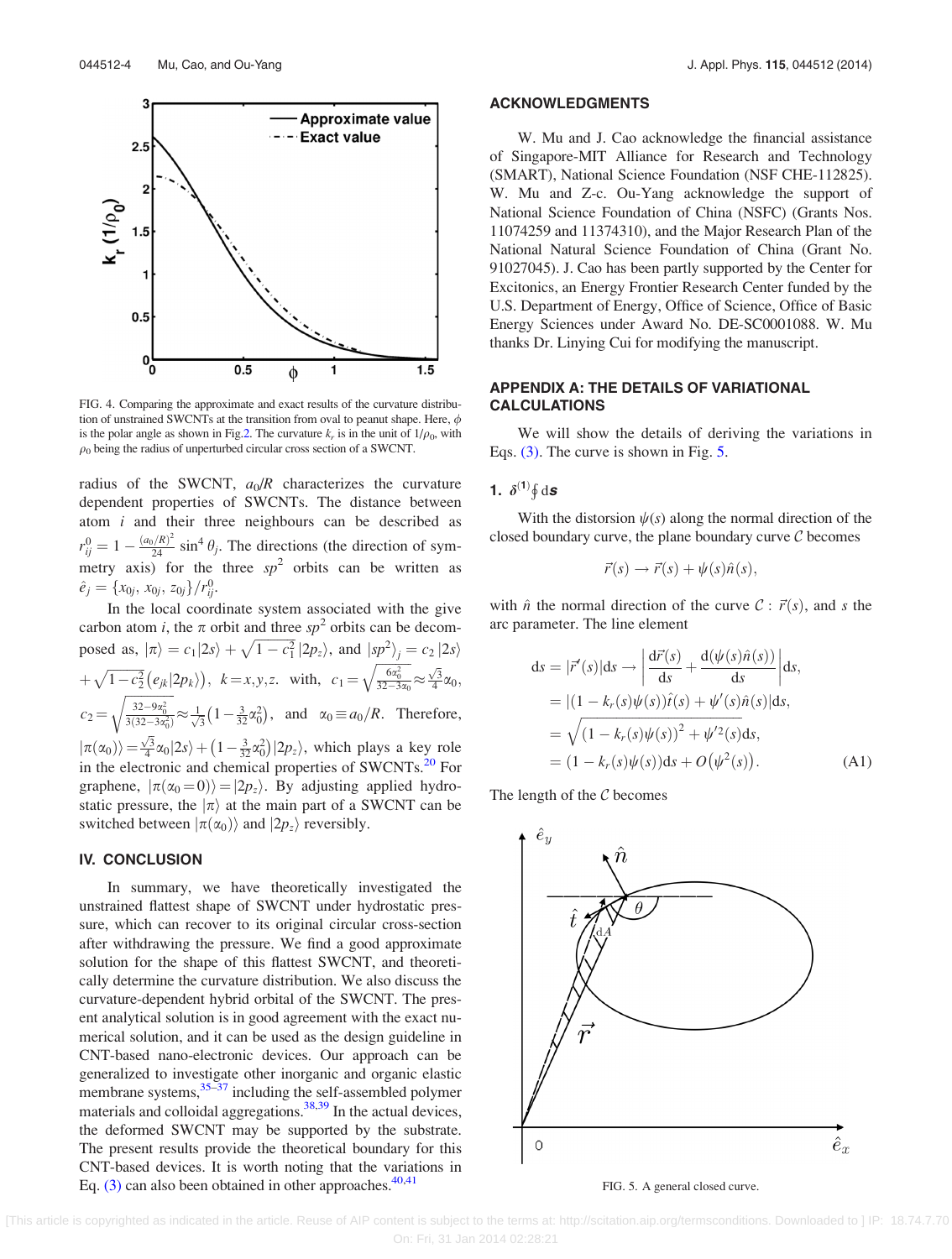$$
\oint ds = \oint (1 - k_r(s)\psi(s))ds + O(\psi^2(s)).
$$
 (A2)

<span id="page-5-0"></span>Here, we have used the relation between the tangent and normal vector of a plane curve

$$
\hat{t}(s) \equiv \frac{d\vec{r}(s)}{ds}, \ \hat{t}'(s) = k_r(s)\hat{n}(s), \ \hat{n}'(s) = -k_r(s)\hat{t}(s),
$$

and  $\prime$  denoted d/ds. Thus, the first order variation of the length of curve  $C$  has the form

$$
\delta^{(1)} \oint ds = -\oint k_r(s) \psi(s) ds.
$$

# 2.  $\delta^{(1)}\oint k_r^2 \mathrm{d} s$

With the distorsion  $\vec{r}(s) \rightarrow \vec{r}(s) + \psi(s)\hat{n}(s)$ , the s is not the arc parameter of the deformed curve  $\vec{r}'(s)$ , the curvature changes to

$$
k_r(s) \to \frac{|\vec{r}'(s) \times \vec{r}''(s)|}{|\vec{r}'(s)|^3} = \frac{k_r + \psi''(s) - 2k_r^2(s)\psi(s)}{(1 - k_r(s)\psi(s))^3} + O(\psi^2(s)),
$$
  
=  $k_r(s) + k_r^2(s)\psi(s) + \psi''(s) + O(\psi^2(s)).$  (A3)

Here, we have used the relations

$$
\begin{aligned} \vec{r}'(s) &\to (1 - k_r(s)\psi(s))\mathrm{d}s + O(\psi^2(s)), \\ \vec{r}''(s) &\to (-k'_r(s) - 2k_r(s)\psi'(s))\hat{t}(s) \\ &+ (k_r(s) + \psi''(s) - k_r^2(s)\psi(s))\hat{n} + O(\psi^2(s)). \end{aligned}
$$

Consider

$$
ds \to (1 - k_r(s)\psi(s))ds + O(\psi^2(s)),
$$

we have

$$
k_r^2(s)ds \to k_r^2(s)ds + k_r^3(s)\psi(s)ds + 2k_r(s)\psi''(s)ds
$$
  
+  $O(\psi^2(s)).$ 

The first order variation of  $\oint k_r^2(s)ds$  is therefore

$$
\delta^{(1)}\oint k_r^2(s)ds = \oint ds k_r^3(s)\psi(s) + \oint ds 2k_r(s)\psi''(s),
$$
  
= 
$$
\oint ds k_r^3(s)\psi(s) + \oint ds 2k'_r(s)\psi(s).
$$
 (A4)

3.  $\delta^{(1)} \int dA$ 

As shown in Fig. [5](#page-4-0),  $dA = \hat{e}_z \cdot |\vec{r} \times d\vec{r}|/2 = \hat{e}_z \cdot |\vec{r}(s)|$  $\times \hat{t}(s)|ds/2$ , with the distorsion, the dA changes to

$$
dA \to \frac{\hat{e}_z}{2} \cdot ds \left[ (1 - 2k_r(s)\psi(s))\vec{r}(s) \times \hat{t}(s) + \psi'(s)\vec{r}(s) \times \hat{n}(s) + \psi(s)\hat{e}_z \right] + O(\psi^2(s)).
$$

$$
\int dA \rightarrow \frac{\hat{e}_z}{2} \cdot \oint ds \left[ (1 - 2k_r(s)\psi(s))\vec{r}(s) \times \hat{t}(s) + \psi'(s)\vec{r}(s) \times \hat{n}(s) + \psi(s)\hat{e}_z \right] + O(\psi^2(s))
$$
  
\n
$$
= \frac{\hat{e}_z}{2} \cdot \oint ds \left[ (1 - 2k_r(s)\psi(s))\vec{r}(s) \times \hat{t}(s) - \psi(s)(\vec{r}(s) \times \hat{n}(s))' + \psi(s)\hat{e}_z \right] + O(\psi^2(s)),
$$
  
\n
$$
= \int dA + \oint \psi(s)ds + O(\psi^2(s)). \tag{A5}
$$

Therefore

$$
\delta^{(1)}\int dA = \oint \psi(s)ds.
$$

#### APPENDIX B: THE DERIVING OF  $k_{r,n}(\theta)$

Equation [\(9\)](#page-3-0)

$$
\frac{\mathrm{d}k_r}{\sqrt{\alpha k_r - \beta k_r^3}} = \frac{\mathrm{d}\theta}{k_r}, \quad \alpha > 0, \quad k_r > 0, \ \beta = 1/4, \qquad \text{(B1)}
$$

can be rewritten as

$$
\frac{k_r \mathrm{d}k_r}{\sqrt{\alpha} \sqrt{1 - k_r^3/(4\alpha)}} = \mathrm{d}\theta,\tag{B2}
$$

which can be reduced to

$$
\frac{d(k_r^{3/2})}{\sqrt{1-(k_r^{3/2})^2/(4\alpha)}} = \sqrt{\alpha}d\theta.
$$
 (B3)

Integrating the terms on both sides, we have the approximate expression of  $k_{r,n}(\theta)$  as

$$
k_{r,n}(\theta) = (4\alpha)^{1/3} \sin^{2/3} [3(\theta + c_1(n))/4].
$$
 (B4)

Since  $k_{r,n} = 0$ , at  $\theta = \pi/2 + \pi/n$  for the critical shape, we have  $c_1(n) = 5\pi/6 - \pi/n$ . Then  $\alpha$  can be determined based on Eq. [\(10\).](#page-3-0) The explicit expression of  $k_{r,n}(\theta)$  is shown in Eq. [\(11\).](#page-3-0)

#### APPENDIX C: THE DERIVING OF EQ. [\(12\)](#page-3-0)

The curvature  $k_{r,n}(\theta)$  is the approximate explicit solution of Eqs. [\(7\)](#page-2-0) and [\(8\)](#page-2-0), which plays the center role in determining the parametric equations for the curve C for  $n = 2$ .

The curve  $C(n=2)$  can be expressed as

$$
x_2(s) = x_2(0) + \int_0^s d\tilde{s} x_2'(\tilde{s}) = x_2(0) + \int_0^s d\tilde{s} \cos(\tilde{s}),
$$
  

$$
y_2(s) = \int_0^s d\tilde{s} \sin(\tilde{s}).
$$
 (C1)

Here,  $s$  is the arc parameter. The origin is set at the center of the cross section, and  $x_2(s = \pi/2) = 0$ ,  $y_2(0) = 0$ . According to the definition of the curvature of the curve,  $k_r \equiv d\theta/ds$ , the line element can be described by

Thus,

 [This article is copyrighted as indicated in the article. Reuse of AIP content is subject to the terms at: http://scitation.aip.org/termsconditions. Downloaded to ] IP: 18.74.7.70 On: Fri, 31 Jan 2014 02:28:21